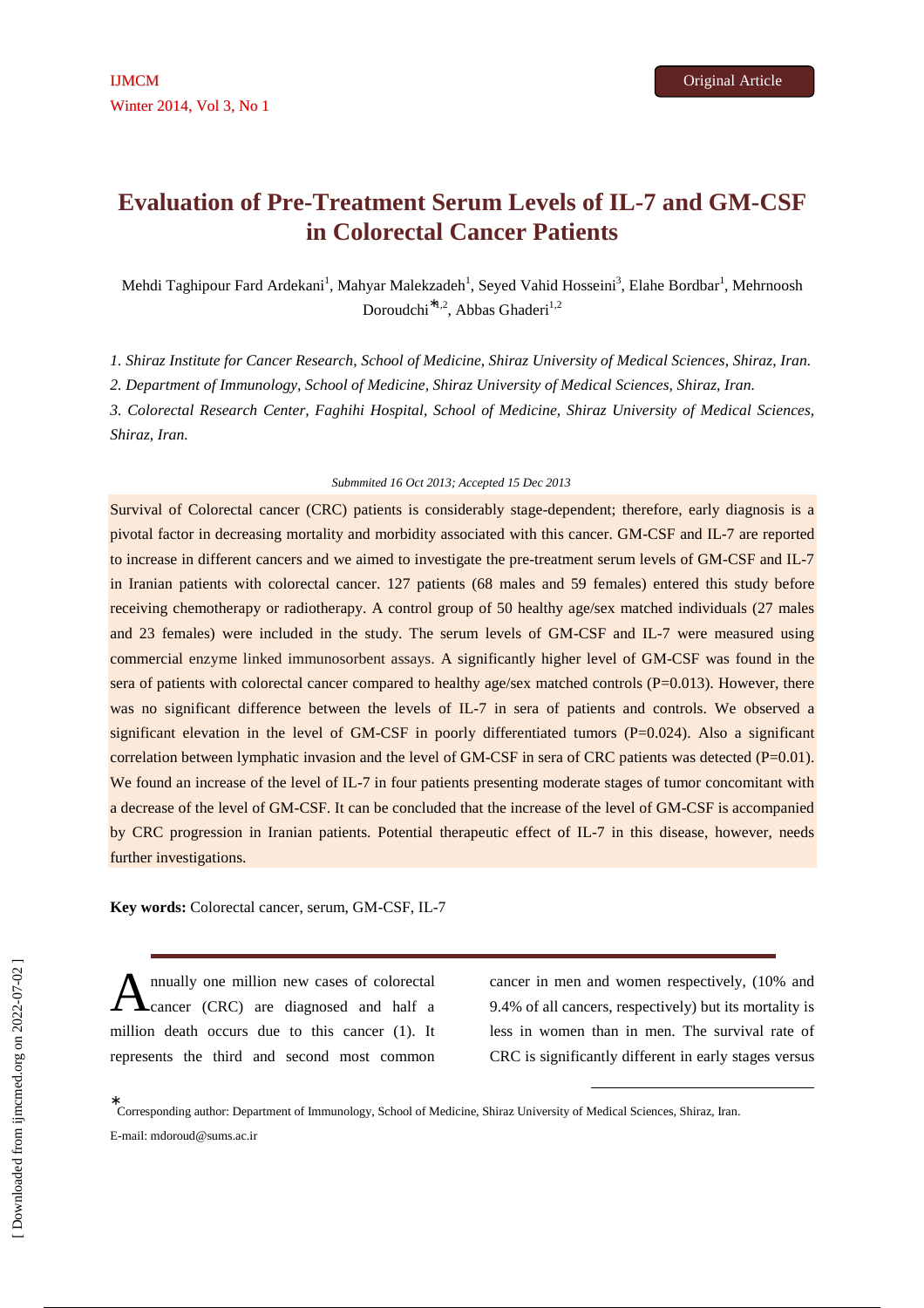late stages (1). In fact, staging is the most important factor in evaluating the prognosis of colorectal cancer (2); therefore, early diagnosis and treatment can reduce mortality and morbidity of this cancer (1).

The immune system plays a dual role in the defence and development of many tumors. Interestingly, tumor cells may exploit or produce effectors of the immune system for their own advantage. Colony Stimulating Factors (CSFs) are among the cytokines that are produced by cancer cells as well as the immune system in the course of tumorigenesis (3). Cytokines can also modulate several processes involved in tumor progression and metastasis, for example angiogenesis and the production of metalloproteinases (4).

Granulocyte Macrophage-Colony Stimulating Factor (GM-CSF) is a cytokine that acts as a growth factor for white blood cells, and stimulates bone marrow to produce granulocytes and macrophages (5). GM-CSF is highly efficient in inducing specific immune responses resulting in tumor destruction (6). On the other hand, the production of GM-CSF correlates with the increase of recurrence rates in head and neck squamous cell carcinoma, possibly due to an inhibition of immune responsiveness (7). GM-CSF exerts an important role in regulation of intestinal immune and inflammatory responses (8). The establishment of normal colon epithelium is under the tight regulation of GM-CSF by controlling apoptosis and proliferation of these cells; therefore, GM-CSF deregulation is suggested to be a part of colon carcinogenesis. Moreover, GM-CSF can decrease apoptosis in colon cancer (9) and has a role in growth and cancer spreading (10).

On the other hand, CRC cells with microinstability (MSI) gene can generate abnormal peptides that stimulate the secretion of cytokines (including GM-CSF), the infiltration of lymphocytes and stimulate the immune system against tumor, which can lead to a better prognosis

for the patients (6). An increase in the level of GM-CSF in sera of colorectal cancer patients was shown to correlate with tumor prognosis (5).

Another cytokine which is shown to be produced by epithelial cells, keratinocytes, dendritic cells, hepatocytes, neurons, but not lymphocytes is Interleukin 7 (IL-7) (11). The expression of functional IL-7 receptor (IL-7R) on epithelial tumor cells including a colon cancer cell line was reported (12). IL-7 is a glycoprotein that is normally secreted by stromal cells in the red marrow and thymus and stimulates the proliferation of pre-B and pro-B cells while it supports the maturation of megakaryocytes and stimulates the proliferation of early and mature activated T-cells (13). It is responsible of increasing the production of cytotoxic T cells and T killer cells and induces proinflammatory cytokine secretion and the anti-tumor activity of monocytes and T cells (14). IL-7 also enhances the expression and secretion of IL-3 and GM-CSF in activated human T-cells and downregulates TGF-beta in macrophages, thereby accelerating anti-tumor immune responses (15).

Experimental immunodeficient tumor-bearing mice have provided the evidence of the anti-tumor properties of recombinant human IL-7 (rhIL-7) on a human colon tumor (16). In addition, vaccination of patients with progressive colon cancer disease with autologous tumor cells transfected with IL-7 and GM-CSF genes could result in regression of tumor in some patients (17). Conversely, IL-7 is reported to be elevated in sera of patients with colorectal cancer at stages III and IV. This notion has resulted in considering IL-7 as a diagnostic or prognostic factor in this cancer (18**-**20).

Increased GM-CSF mRNA, protein and its receptor have been found in many colon cancer cell lines, as well as in surgical specimens (21-22). GM-CSF and Macrophage-Colony Stimulating Factor (M-CSF) were reported to stimulate the metastatic properties of carcinoma cell lines and correlate with tumor prognosis (5, 23-24). There are few reports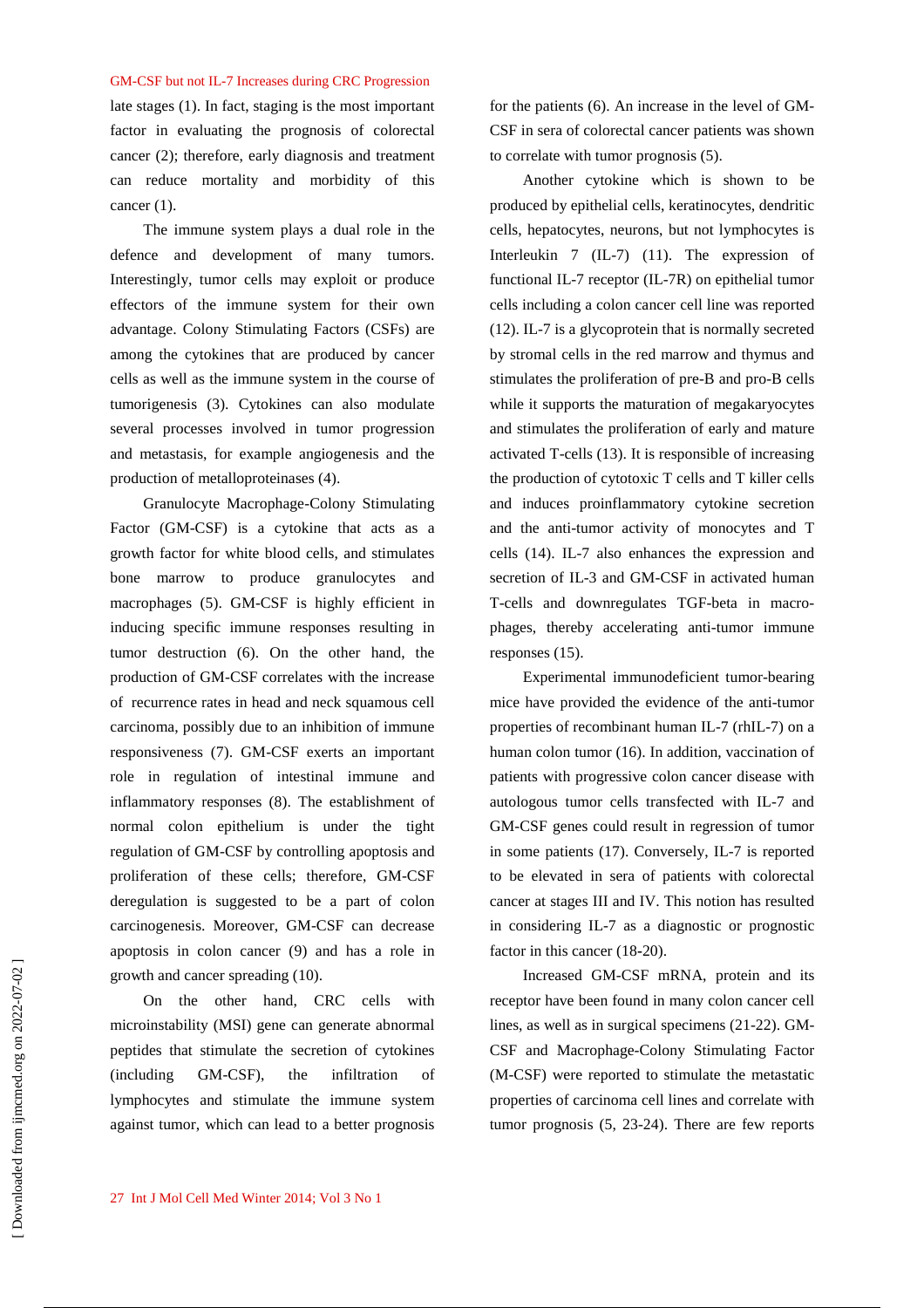that have examined GM-CSF in the pathogenesis of colorectal cancer, and the studies on the level of IL-7 in these patients are scarcer.

In the present study we aimed to determine the pre-treatment serum levels of GM-CSF and IL-7 in Iranian patients with CRC and investigate their possible correlation with clinicopathological characteristics of the patients. The potential diagnostic use of circulating GM-CSF and IL-7 and further clinical applications in Iranian patients with colorectal cancer were explored as preliminary data.

## **Patients**

This study was approved by the Ethics Committee of Shiraz University of Medical Science (SUMS). The patients were informed about the aim of this study as well as safety and security measures before their consents were obtained. The cases were selected among CRC patients who were referred for surgery to hospitals related to SUMS between November 2009 and September 2010. 127 cases (68 males and 59 females) aged between 13-83 years entered the study. None of the patients had been treated by chemotherapy or radiotherapy before sample collection. The clinicopathological characteristics of the patient group is shown in table 1.

## **Materials and Methods**

| <b>Table 1.</b> Clinicopathological characteristics of patients              |                      |                              |                                                                                                  |                            |                                      |
|------------------------------------------------------------------------------|----------------------|------------------------------|--------------------------------------------------------------------------------------------------|----------------------------|--------------------------------------|
| Characteristics                                                              | Number<br>(127)      | Percentage                   | Characteristics                                                                                  | Number<br>(127)            | Percentage                           |
| Tumor type<br>Adenocarcinoma<br>Adenocarcinoma with<br>mucin production      | 106<br>16            | 83.5<br>12.6                 | Lymph node inv.*<br>Is seen<br>Not seen                                                          | 38<br>60                   | 29.9<br>47.3                         |
| other                                                                        | 5                    | 3.9                          | Unknown                                                                                          | 29                         | 22.8                                 |
| Histological grade<br>Well diff.<br>Modorate diff<br>Poorly diff.<br>Unknown | 86<br>17<br>11<br>13 | 67.7<br>13.4<br>08.7<br>10.2 | T<br>T1<br>T <sub>2</sub><br>T <sub>3</sub><br>T <sub>4</sub><br>Unknown                         | 08<br>25<br>55<br>18<br>21 | 06.3<br>19.7<br>43.3<br>14.2<br>16.5 |
| Tumor size<br>Diameter>5cm<br>Diameter<5 cm<br>Unknown                       | 79<br>19<br>29       | 62.2<br>15<br>22.8           | N<br>N <sub>0</sub><br>N1<br>N <sub>2</sub><br>Unknown                                           | 57<br>22<br>16<br>32       | 44.9<br>17.3<br>12.6<br>25.2         |
| Tumor side<br>Right colon<br>Left colon<br>Unknown                           | 13<br>84<br>30       | 10.2<br>66.2<br>23.6         | M<br>M <sub>0</sub><br>M1<br>Unknown                                                             | 90<br>27<br>10             | 70.9<br>21.3<br>07.9                 |
| Perilymphatic inv.<br>Is seen<br>Not seen<br>Unknown                         | 26<br>98<br>3        | 20.5<br>77.1<br>2.4          | Tumor stage<br>Stage 1 (Low)<br>Stage 2 (Low)<br>Stage 3 (High)<br>Stage 4 (High)<br>Unknown     | 25<br>40<br>23<br>30<br>9  | 19.7<br>31.5<br>18.1<br>23.6<br>07.1 |
| Perineural inv.<br>Is seen<br>Not seen<br>Unknown                            | 14<br>110<br>3       | 11.0<br>86.6<br>2.4          | Depth of invasion<br>mucosa and submucosa<br>mascularis propria<br>serosa & subserosa<br>Unknown | 07<br>27<br>68<br>25       | 05.5<br>21.3<br>53.5<br>19.7         |
| Perivascular inv.<br>Is seen<br>Not seen<br>Unknown                          | 18<br>106<br>3       | 14.2<br>83.4<br>2.4          |                                                                                                  |                            |                                      |

\* Inv.= Involvement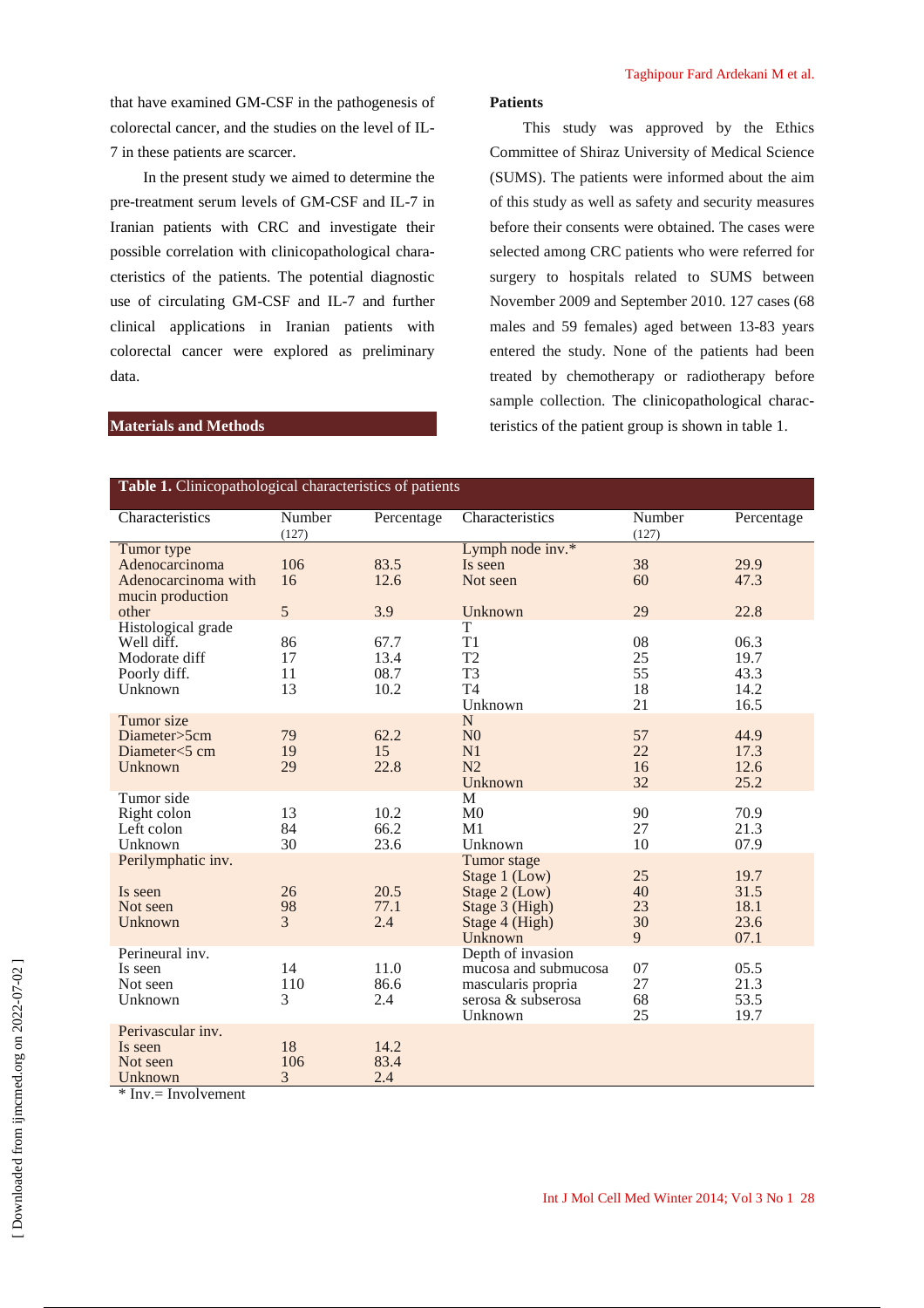The control group was selected from 50 healthy adults aged between 21-83 years (27 males and 23 females) who had no acute or chronic diseases such as autoimmune disease, diabetes mellitus, thyroid disease, recent common cold, hypertension, hyper-lipidemia, ischemic heart disease, cerebrovascular, renal, skin and pulmonary disorders as well as infectious diseases and were not receiving any medications.

The group of 127 CRC patients (68 males and 59 females) and 50 healthy controls (27 males and 23 females) were matched based on age and gender (Table 2). The mean age of the CRC patients was  $54.27 \pm 15.62$  years and the mean age of healthy individuals was  $54.38 \pm 13.98$  years. Similarly, the female/ male ratio in the CRC group was 0.87 and in control group was  $0.85$  (P= 0.956).

## **Samples**

Four ml blood was collected from peripheral veins of patients on the day before surgery. The samples were brought to Shiraz Institute for Cancer Research (ICR) immediately. Samples were centrifuged and sera were preserved at -20˚C till used. On the day of operation, the tissue biopsies were assessed by collaborative pathologist. The pathologist confirmed colon cancer and evaluated invasion of tumors to perineural, perivascular, perilymphatic and local area lymph nodes. Cancer was staged according to tumor-node-metastasis (TNM) by the American Joint Committee on Cancer Classification and stage grouping.

## **ELISA assays**

The plasma level of GM-CSF was measured by a commercial enzyme linked immunosorbent assay (ELISA) (eBiosciences, Austria) according to the manufacturer's instructions. The sensitivity of this assay was 0.6 pg/ml and the range of detection was between 7.8-500 pg/ml. The serum level of IL-7 was measured using a commercial ELISA assay (Abcam, UK) according to the manufacturer's instructions. The sensitivity of this assay was less than 3 pg/ml and the range of detection was between 6.25-200 pg/ml.

## **Statistical analysis**

Student's t-test was used for the analysis of age and gender distribution between the case and the control groups. One-way ANOVA or t-test was used for the comparisons between the two groups using SPSS software (11.5, Chicago, Illinois). When the data points were less than 30 in categories, the normality of data was checked and parametric or non parametric (Kruskal-Wallis and Mann-Whitney) analyses were performed. Statistically significant differences were defined as comparisons resulting in  $p<0.05$ .

#### **Results**

A significantly higher level of GM-CSF  $(12.49 \pm 27.28 \text{ pg/ml})$  was found in the sera of patients with colorectal cancer compared with healthy age/sex matched controls  $(2.21 \pm 15.68$  $pg/ml$ , (P= 0.013). Due to the high variance of data the analysis was performed by non-parametric comparison of the means (Mann-Whitney) and the results were confirmed  $(P=0.000)$ . However, there

| <b>Table 2.</b> The age and gender distribution among patients and controls |         |          |               |       |        |     |  |
|-----------------------------------------------------------------------------|---------|----------|---------------|-------|--------|-----|--|
|                                                                             |         | Age      |               |       | Gender |     |  |
|                                                                             |         | Age < 40 | $Age \geq 40$ | Male  | Female |     |  |
|                                                                             | patient | 25       | 102           | 68    | 59     | 127 |  |
| Case                                                                        | normal  | 7        | 43            | 27    | 23     | 50  |  |
| Total                                                                       |         | 32       | 145           | 95    | 82     | 177 |  |
| P value                                                                     |         | 0.376    |               | 0.965 |        |     |  |

29 Int J Mol Cell Med Winter 2014; Vol 3 No 1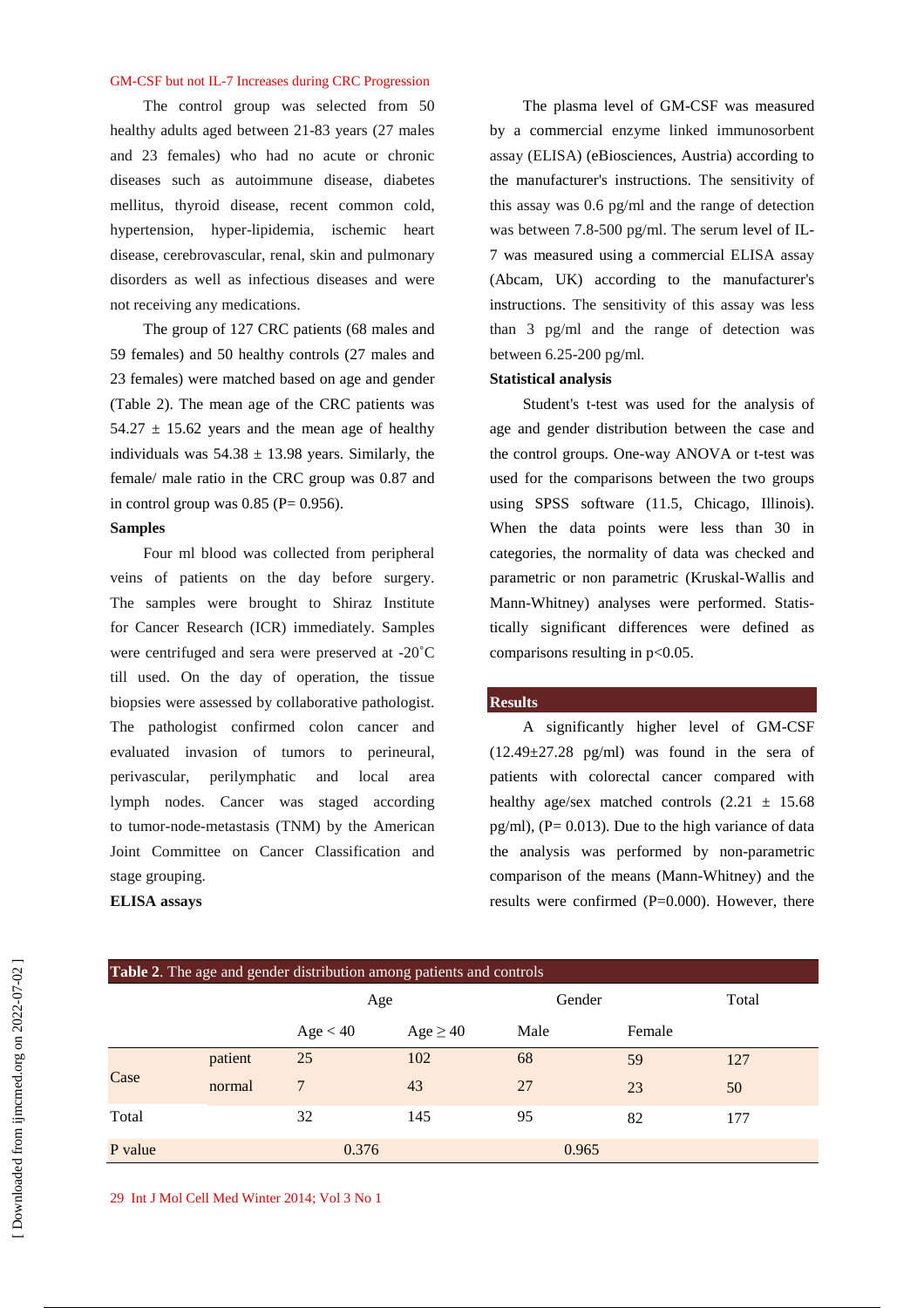was no significant difference between the level of IL-7 in sera of patients  $(0.16 \pm 1.38 \text{ pg/ml})$  and healthy controls  $(0.06 \pm 0.16 \text{ pg/ml})$  which was also confirmed by the non-parametric statistical evaluation ( $P=0.088$ ). A high percentage of CRC patients (73 out of 124, 59%) had some level of GM-CSF in their sera while only one out of 50 (2%) healthy controls were found positive for GM-CSF (Roc curve cut off point= 5.04 pg/ml). Conversely, a higher number of healthy controls (7 out of 50, 14%, figure 1) had some level of IL-7 in their sera compared to the CRC patients (4 out of 124, 3.23%, figure 1).

We observed a significant difference  $(P=0.024)$  in the serum level of GM-CSF in patients

colorectal tumors was accompanied by a decrease in the level of GM-CSF.

medium

tumor stage

 $III7$ 

high

## Taghipour Fard Ardekani M et al.

with different histological grades of colorectal cancer. The level of GM-CSF showed an increasing trend with the loss of differentiation in the tumor. Conversely, the highest level of IL-7 was detected in patients with well differentiated tumors and no IL-7 was detected in patients with poorly differentiated tumors (Table 3).

A significant difference in the level of GM-CSF in sera of CRC patients with or without lymphatic invasion was also observed (P= 0.01). Accordingly, the level of GM-CSF was much higher in sera of patients with lymphatic invasion compared to those without lymphatic invasion (Table 4). No difference was observed in the level of IL-7 between the two groups of CRC patients.



Fig 2. Levels of IL-7 and GM-CSF in patients with different stages of tumors. An increase in the level of IL-7 in the medium stage of

 $\epsilon$ 

 $\overline{4}$ 

 $\overline{2}$ 

 $\mathbf{0}$ 

low

 [\[ Downloaded from ijmcmed.org on 2022-](https://ijmcmed.org/article-1-112-en.html)07-02 ] Downloaded from ijmcmed.org on 2022-07-02  $0.6$ 

 $0.4$ 

 $0.2$ 

 $\mathbf{0}$ 

low

medium

tumor stage

GmCSF

high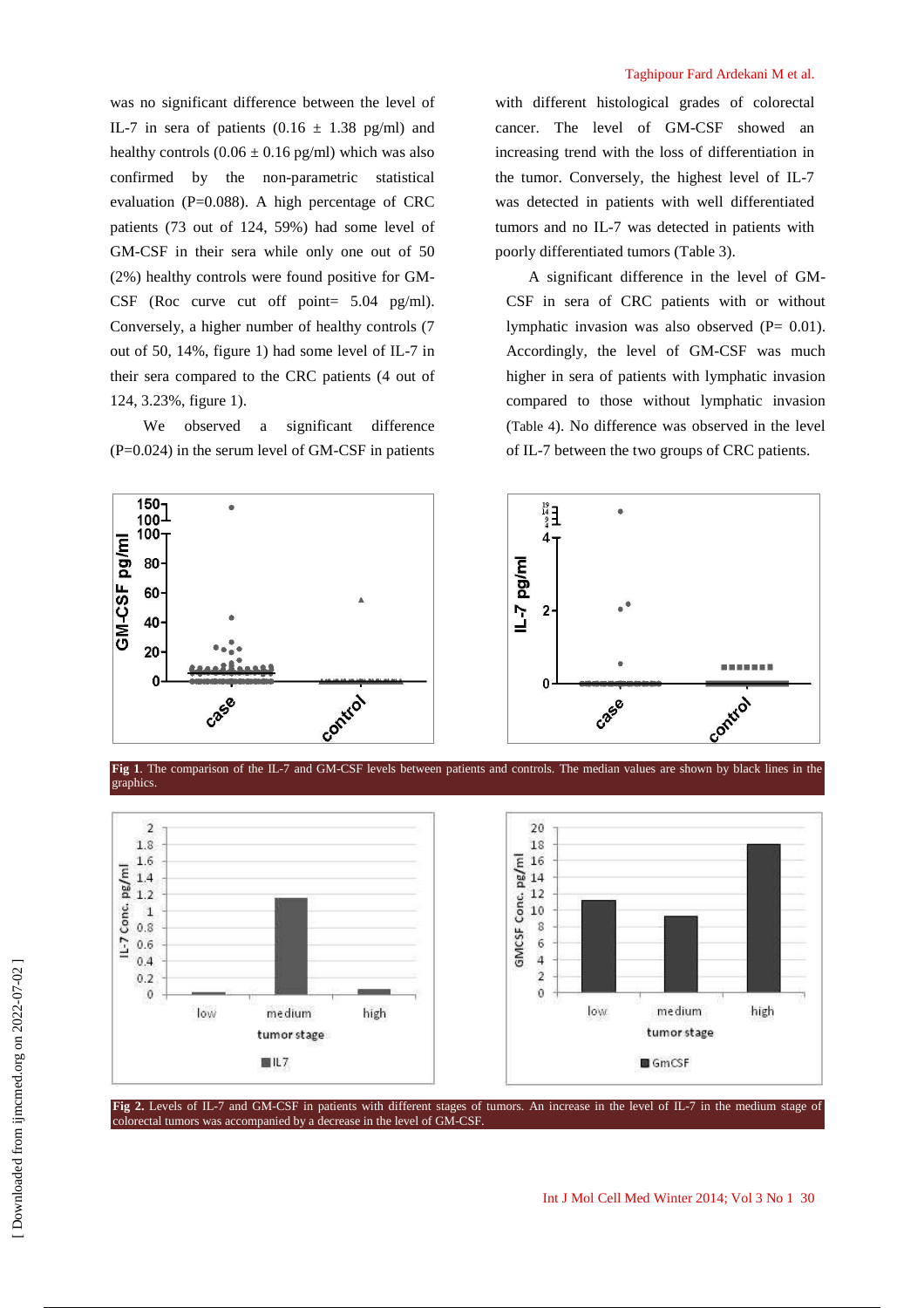| <b>Table 3.</b> Well differentiated colorectal tumors induced more IL-7 production in the patients |     |                 |                      |  |
|----------------------------------------------------------------------------------------------------|-----|-----------------|----------------------|--|
|                                                                                                    |     | $IL-7$          | <b>GM-CSF</b>        |  |
| Histological grade                                                                                 | N   | Mean $\pm$ SD   | Mean $\pm$ SD        |  |
| Well differentiated                                                                                | 86  | $0.20 \pm 1.65$ | $10.14 \pm 10.80$    |  |
| Moderately differentiated                                                                          | 17  | $0.16 \pm 0.52$ | $12.10 \pm 20.39$    |  |
| Poorly differentiated                                                                              | 11  | $\Omega$        | $33.94 \pm 81.83$    |  |
| P-value                                                                                            | 114 | 0.911           | $0.024$ <sup>*</sup> |  |

\* Statistical significance when compared to histological grade.

We also compared the level of the two cytokines between CRC patients presenting low stages (Stages 1 and 2), medium stages (Stages 3a and 3b) and high stages (stages 3c and 4) tumors. We found a significant increase in the level of IL-7 in moderate stage tumors  $(P<0.05)$ . This increase was concomitant with a decrease in the level of GM-CSF in sera of the patients with medium stage tumors (Figure 2).

The mean serum levels of GM-CSF did not show any difference between male  $(9.49 \pm 8.80)$ pg/ml) and female  $(15.81 \pm 38.36 \text{ pg/ml})$ CRC patients. There was also no significant difference between the level of IL-7 in male  $(0.04 \pm 0.28 \text{ pg/ml})$  and female  $(0.29 \pm 1.98 \text{ pg/ml})$ patients.

There was no significant correlation between tumor type, tumor side, tumor size, perineural invasion, vascular invasion and lymph node involvement with either of GM-CSF or IL-7 cytokines levels.

## **Discussion**

In this study we observed a significantly higher level of GM-CSF in Iranian patients with CRC compared to their age/sex matched controls. Previous studies have shown that the increased level of local cytokines in the site of tumor stimulates the immune system against tumor and CSFs have the most important role in this event (3). On the other hand, cytokines and growth factors produced by cancer cells or the stroma of tumor stimulate tumor growth and invasiveness (10). The detection of CSF receptors in several solid tumor cells including CRC cells may contribute to the stimulation of tumor by these cytokines (9). In a few investigations in other populations the level of GM-CSF in sera of CRC patients has been quite variable. One study has shown that elevated level of GM-CSF in sera of CRC patients does not correlate with prognosis or clinical features of CRC (5). A study found no GM-CSF in sera of CRC patients (25), while another group found a slight elevation of GM-CSF level in sera of CRC patients (26). It is shown that CRC cells not only express GM-CSF receptor but also secrete GM-CSF thereby stimulating their own proliferation (3). The odd, however, is that combining GM-CSF with chemotherapy leads to better treatment of many solid tumors with a mild inhibition of angiogenesis or moderate apoptosis in CRC cells (27-29). Moreover, colon cancer cells genetically engineered to secrete GM-CSF, have been shown to afford specific and long-lasting anti-tumor immunity (6).

The exact explanation for the variable results on the production of GM-CSF in CRC and the mechanisms behind its dual (or multiple) role against tumor cells is not known. However, it has been suggested that a slight elevation in the serum GM-CSF levels may reflect a protective response in cancer patients, while higher levels of autologous GM-CSF may stimulate the metastatic properties of cancer cells (26). Accordingly, the addition of recombinant GM-CSF at doses ranging between 30 pg/ml and 30 ng/ml did not appear to affect the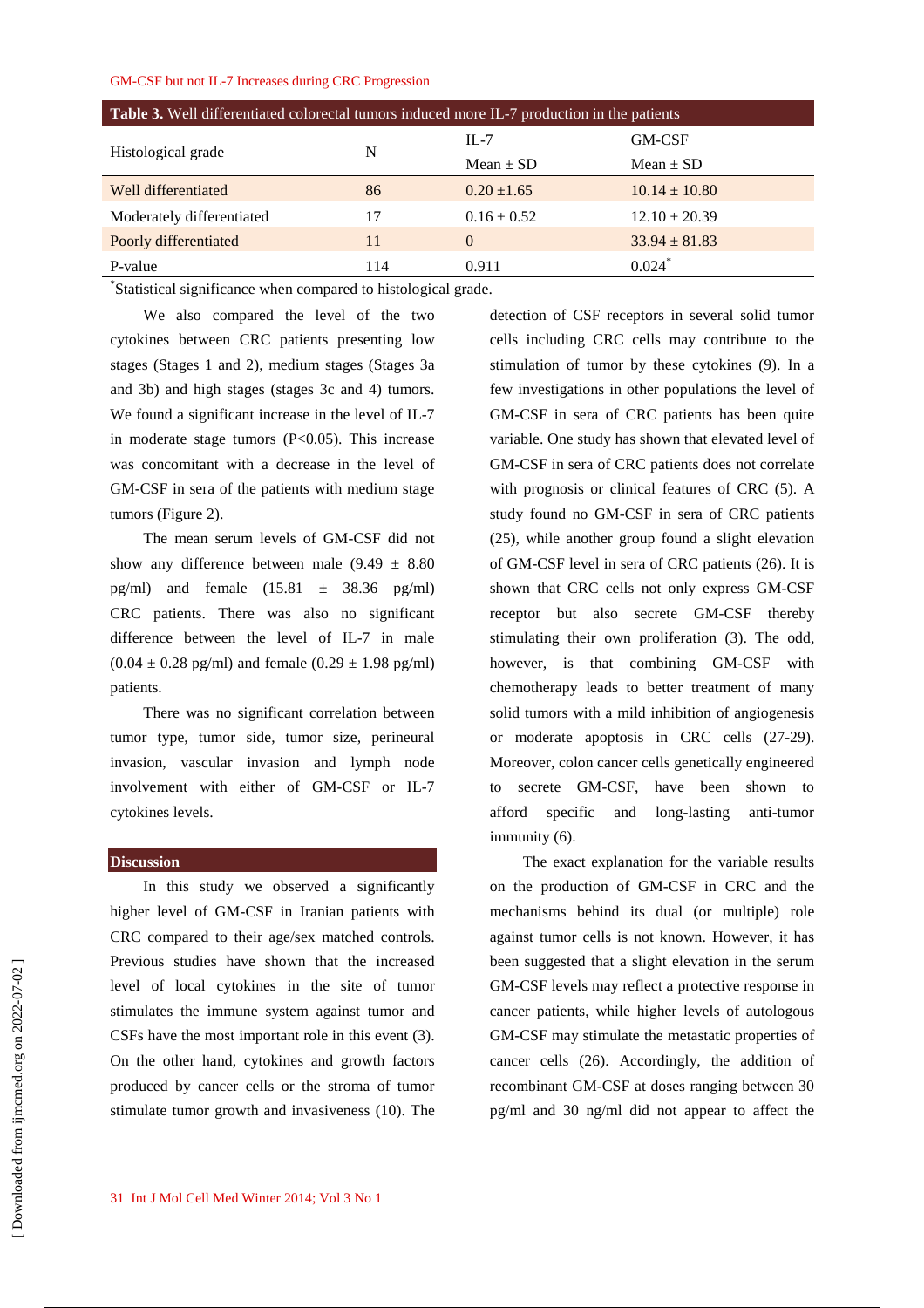| <b>Table 4.</b> Higher levels of GM-CSF in sera of colorectal cancer patients with lymphatic invasion compared to<br>those without lymphatic invasion. |          |     |                             |                           |
|--------------------------------------------------------------------------------------------------------------------------------------------------------|----------|-----|-----------------------------|---------------------------|
|                                                                                                                                                        |          | N   | $II - 7$<br>[Mean $\pm$ SD] | GM-CSF<br>[Mean $\pm$ SD] |
| Lymphatic                                                                                                                                              | Is seen  | 26  | $0.08 \pm 0.43$             | $24.49 \pm 53.52$         |
| invasion                                                                                                                                               | Not seen | 98  | $0.18 \pm 1.54$             | $9.31 \pm 12.52$          |
| P-value                                                                                                                                                |          | 124 | $P = 0.752$                 | $P = 0.01^*$              |

poliferation of colorectal cancer cell lines in culture  $(22)$ .

A previous report showed that the level of IL-8 but not GM-CSF was significantly different between the well differentiated adenocarcinomas and other types of colorectal tumors (26), however, we found a significant correlation between the level of GM-CSF and the histological grade of the tumors. The poorly differentiated tumors were associated with an increase of the level of GM-CSF in the sera of patients. This was accompanied by the correlation of lymphatic invasion of the tumor and the level of GM-CSF.

In our study, IL-7 was only elevated in 4 CRC patients and did not differ between patients and controls. Despite the low number of IL-7 positive CRC patients, an inverse pattern of GM-CSF and IL-7 increase was observed in the four IL-7 positive cases. Increase of IL-7 was accompanied by a decrease of the GM-CSF in those patients. The low number of IL-7 positive cases hampers to draw any conclusion but it may be suggestive of a beneficial role of IL-7 in CRC. It can also be a part of efforts of the immune system to respond to the tumor. There is limited information on the level of IL-7 in colorectal cancer and the results of the available studies are contradictory.

In one study, IL-7 was only detectable in higher stages of the tumor. In our hands, IL-7 was only produced by tumors in stage 3a where the production of GM-CSF decreased. On the contrary, there are other reports showing that IL-7 is increased in colorectal cancer and it can be used as a diagnostic or prognostic factor in this cancer (1820). Moreover, the transition from stage 3 to stage 4 of colorectal cancer is characterized by an increase of the serum level of IL-7 (18- 20).

The mean concentrations of both IL-7 and GM-CSF are reported to be high in females with colorectal cancer but did not reach the significant level (10). Mroczko et al. observed higher serum levels of IL-3, GM-CSF and M-CSF in males in comparison to females, but again, these differences were not significant (10). Our results, however, did not show any difference between the levels of GM-CSF and IL-7 in male and female patients.

Currently it is difficult to interpret the discrepancy of the IL-7 data obtained in our study and some previous studies but as mentioned by others, what actually operate in vivo are the cytokine cascades and cytokine networks (26). In addition, part of these differences may be due to the diversity of the cells of a specific tumor type in different patients. Moreover, as shown for breast tumor cells, even in the same host, tumor cells show transcriptional diversity (30). Therefore, obtaining a consensus pattern of cytokine production by colorectal (and other) tumor cells in different individuals needs the evaluation of a broader range of cytokines in a greater number of patients.

We did not find any correlation between tumor type, tumor side, tumor size, perineural invasion, vascular invasion, and lymph node involvement with either GM-CSF or IL-7 cytokines. Similarly, another study reported no correlation between the serum levels of GM-CSF and the clinicopathological findings in colorectal cancer (26).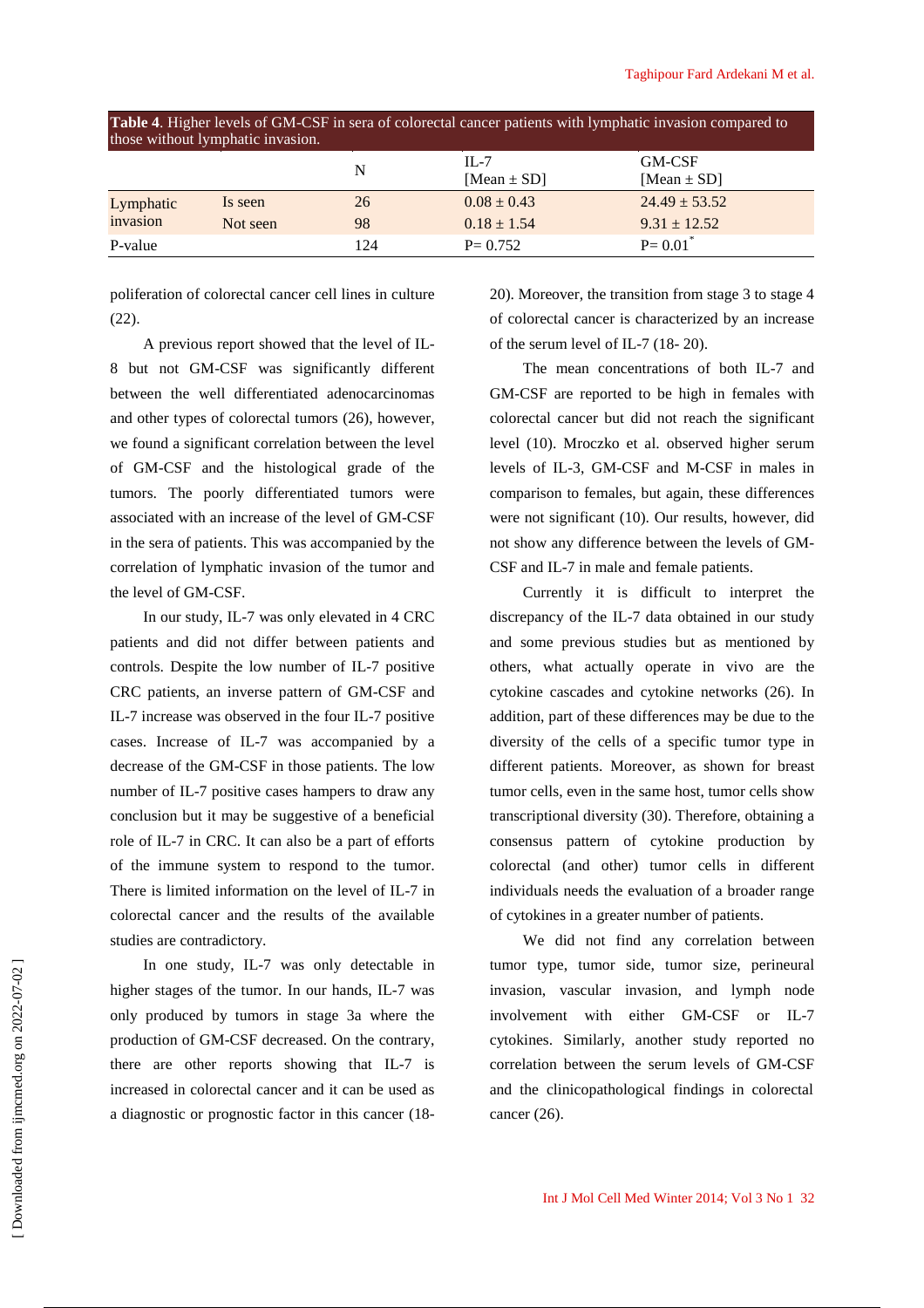In summary, due to a high percentage of patients with elevated serum level of GM-CSF, we suggest that GM-CSF can be used as a tumor marker in Iranian colorectal cancer patients, however, the specificity and sensitivity of the test should be defined in future studies. We also suggest that the role of IL-7 in colorectal cancer needs more investigation and may provide a new target in the immunotherapy of colorectal cancer.

## **Acknowledgments**

This work, as a part of thesis project of Mehdi Taghipour Fard Ardekani (MD), was funded by a grant (1923) from Shiraz University of Medical Sciences and Shiraz Institute for Cancer Research (ICR-100-502). Funding sources had no influence over the study design, data collection, analysis or interpretation or manuscript preparation and submission.

#### **Conflict of interest**

Authors declared no conflict of interest.

#### **References**

1. Boyle P, Leon ME. Epidemiology of colorectal cancer. Br Med Bull 2002;64:1-25.

2. Banerjea A, Ahmed S, Hands RE, et al. Colorectal cancers with microsatellite instability display mRNA expression signatures characteristic of increased immunogenicity. Mol Cancer 2004;3:21.

3. Calatayud S, Warner TD, Mitchell JA. Modulation of colony stimulating factor release and apoptosis in human colon cancer cells by anticancer drugs. Br J Cancer 2002;86:1316-21.

4. Whicher IT, Banks RE. Cytokines as tumour markers. Scand J Clin Lab Invest Suppl 1995;221:122-44.

5. Demirci U, Coskun U, Sancak B, et al. Serum granulocyte macrophage-colony stimulating factor: a tumor marker in colorectal carcinoma? Asian Pac J Cancer Prev 2009;10:1021-4.

6. Dranoff G, Jaffee E, Lazenby A, et al. Vaccination with irradiated tumor cells engineered to secrete murine granulocyte-macrophage colony-stimulating factor stimulates potent, specific, and long-lasting anti-tumor immunity. Proc Natl Acad Sci U S A 1993;90:3539-43.

7. Young MR, Wright MA, Lozano Y, et al. Increased recurrence and metastasis in patients whose primary head and neck squamous cell carcinomas secreted granulocyte-macrophage colony-stimulating factor and contained CD34+ natural suppressor cells. Int J Cancer 1997;74:69-74.

8. Egea L, Hirata Y, Kagnoff MF. GM-CSF: a role in immune and inflammatory reactions in the intestine. Expert Rev Gastroenterol Hepatol 2010;4:723-31.

9. Calatayud S, Warner TD, Breese EJ, et al. Modulation by colony stimulating factors of human epithelial colon cancer cell apoptosis. Cytokine 2002;20:163-7.

10. Mroczko B, Szmitkowski M, Okulczyk B. Hematopoietic growth factors in colorectal cancer patients. Clin Chem Lab Med 2003;41:646-51.

11. Thang PH, Ruffin N, Brodin D, et al. The role of IL-1beta in reduced IL-7 production by stromal and epithelial cells: a model for impaired T-cell numbers in the gut during HIV-1 infection. J Intern Med 2010;268:181-93.

12. Cosenza L, Gorgun G, Urbano A, et al. Interleukin-7 receptor expression and activation in nonhaematopoietic neoplastic cell lines. Cell Signal 2002;14:317-25.

13. Moller P, Bohm M, Czarnetszki BM, et al. Interleukin-7. Biology and implications for dermatology. Exp Dermatol 1996;5:129-37.

14. Watanabe M, Ueno Y, Yajima T, et al. Interleukin 7 is produced by human intestinal epithelial cells and regulates the proliferation of intestinal mucosal lymphocytes. J Clin Invest 1995;95:2945-53.

15. Dubinett SM, Huang M, Dhanani S, et al. Down-regulation of macrophage transforming growth factor-beta messenger RNA expression by IL-7. J Immunol 1993;151:6670-80.

16. Murphy WJ, Back TC, Conlon KC, et al. Antitumor effects of interleukin-7 and adoptive immunotherapy on human colon carcinoma xenografts. J Clin Invest 1993;92:1918-24.

17. Wittig B, Marten A, Dorbic T, et al. Therapeutic vaccination against metastatic carcinoma by expression-modulated and immunomodified autologous tumor cells: a first clinical phase I/II trial. Hum Gene Ther 2001;12:267-78.

18. Berghella AM, Contasta I, Pellegrini P, et al. Peripheral blood immunological parameters for use as markers of pre-invasive to invasive colorectal cancer. Cancer Biother Radiopharm 2002;17:43-50.

19. Berghella AM, Pellegrini P, Del Beato T, et al. Prognostic significance of immunological evaluation in colorectal cancer. Cancer Biother Radiopharm 1996;11:355-61.

20. Kantola T, Klintrup K, Vayrynen JP, et al. Stage-dependent